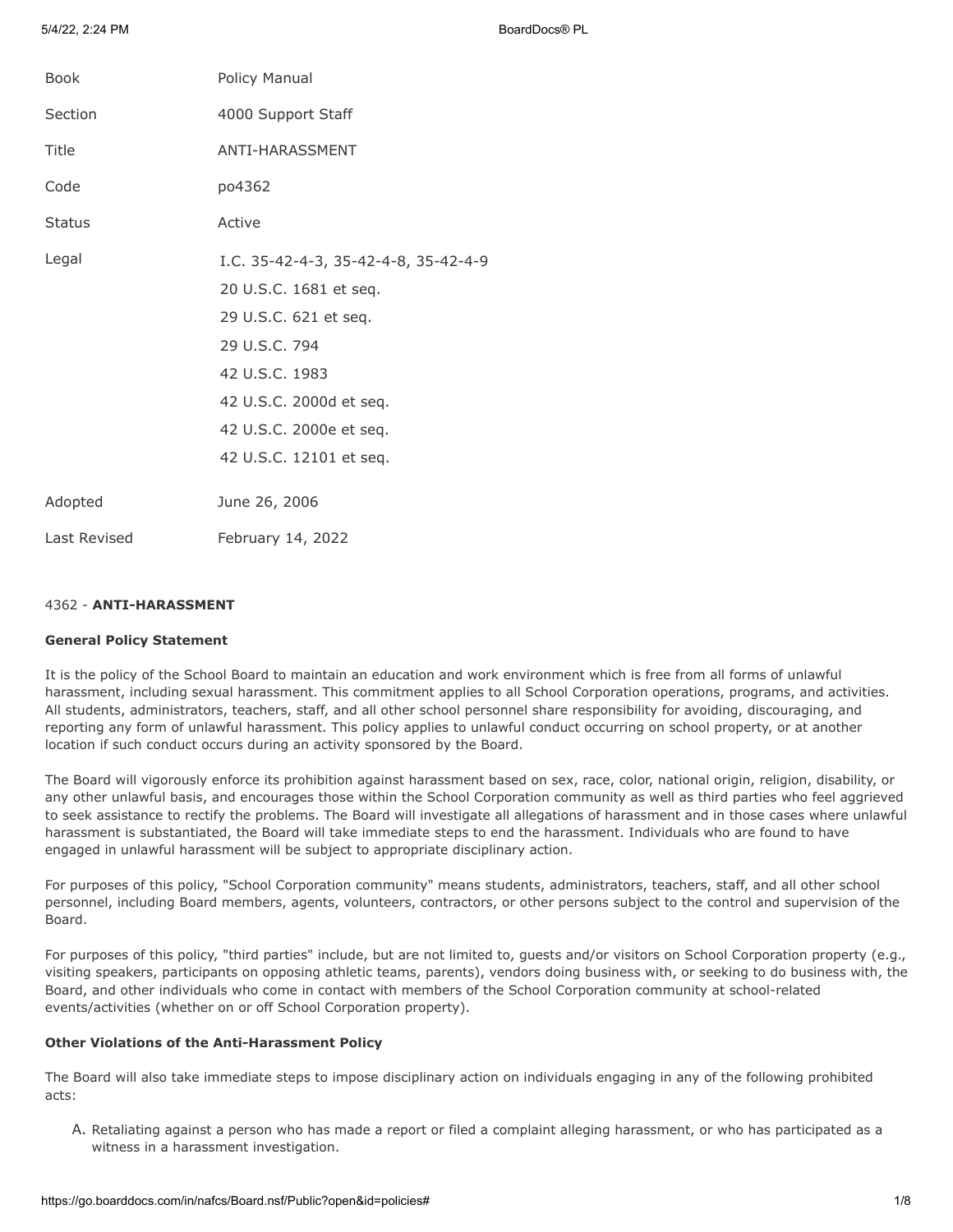- B. Filing a malicious or knowingly false report or complaint of harassment.
- C. Disregarding, failing to investigate adequately, or delaying investigation of allegations of harassment, when responsibility for reporting and/or investigating harassment charges comprises part of one's supervisory duties.

## **DEFINITIONS**

### **Sexual Harassment**

The term "sexual harassment" as used in this policy shall mean conduct on the basis of sex, failure to conform to stereotypical notions of masculine or feminine traits, sexual orientation, or gender identity including:

- A. a Board employee conditioning the provision of an aid, benefit, or service of the recipient on an individual's participation in unwelcome sexual conduct (i.e., quid pro quo sexual harassment);
- B. unwelcome conduct determined by a reasonable person to be so severe, pervasive, and objectively offensive that it effectively denies a person equal access to the Board's education program or activity; or
- C. sexual assault, dating violence, domestic violence, or stalking as defined by Federal law.

**NOTE: Any teacher, administrator, coach or other school authority, or staff member who engages in certain sexual conduct with a student may be disciplined up to and including termination and may also be guilty of the criminal charge of "sexual battery" as set forth in Indiana Code 35-42-4-8. In the case of a child under fourteen (14) years of age, the person may also be guilty of "child molesting" under Indiana Code 35-42-4-3. In the case of a child between the ages of fourteen (14) and sixteen (16), the person may also be guilty of "sexual misconduct with a minor" under Indiana Code 35-42-4-9. The issue of consent is irrelevant in regard to the latter two (2) criminal charges. Any employee accused of sexual relations with a student may be placed on leave with pay until school administrative proceedings are completed. Proven sexual relationships with a student regardless of the age of the student will initiate the termination process for the employee.**

### **Race/Color Harassment**

Prohibited racial harassment occurs when unwelcome physical, verbal, or nonverbal conduct is based upon an individual's race or color and when the conduct has the purpose or effect of interfering with the individual's educational performance; of creating an intimidating, hostile, or offensive learning environment; or of interfering with one's ability to participate in or benefit from a class or an educational program or activity. Such harassment may occur where conduct is directed at the characteristics of a person's race or color, such as racial slurs, nicknames implying stereotypes, epithets, and/or negative references relative to racial customs.

## **Religious (Creed) Harassment**

Prohibited religious harassment occurs when unwelcome physical, verbal, or nonverbal conduct is based upon an individual's religion or creed and when the conduct has the purpose or effect of interfering with the individual's educational performance; of creating an intimidating, hostile, or offensive learning environment; or of interfering with one's ability to participate in or benefit from a class or an educational program or activity. Such harassment may occur where conduct is directed at the characteristics of a person's religious tradition, clothing, or surnames, and/or involves religious slurs.

### **National Origin Harassment**

Prohibited national origin harassment occurs when unwelcome physical, verbal, or nonverbal conduct is based upon an individual's national origin and when the conduct has the purpose or effect of interfering with the individual's educational performance; of creating an intimidating, hostile, or offensive learning environment; or of interfering with one's ability to participate in or benefit from a class or an educational program or activity. Such harassment may occur where conduct is directed at the characteristics of a person's national origin, such as negative comments regarding customs, manner of speaking, language, surnames, or ethnic slurs.

### **Disability Harassment**

Prohibited disability harassment occurs when unwelcome physical, verbal, or nonverbal conduct is based upon an individual's disability and when the conduct has the purpose or effect of interfering with the individual's educational performance; of creating an intimidating, hostile, or offensive learning environment; or of interfering with one's ability to participate in or benefit from a class or an educational program or activity. Such harassment may occur where conduct is directed at the characteristics of a person's disabling condition, such as negative comments about speech patterns, movement, physical impairments or defects/appearances, or the like.

# **SEXUAL HARASSMENT PROCEDURE**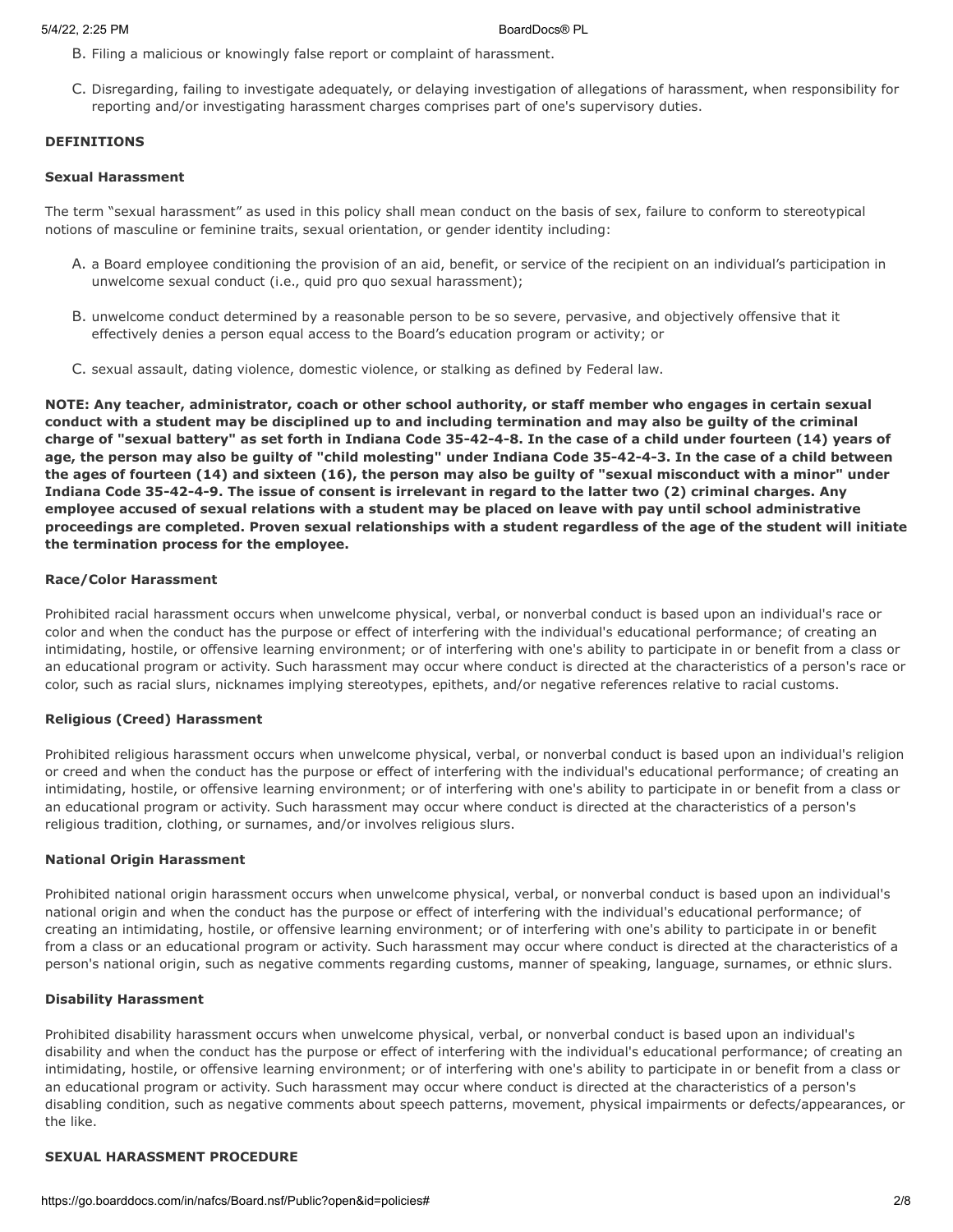### 5/4/22, 2:25 PM BoardDocs® PL

The Board designates the following staff member as the Board's Title IX Coordinator and authorizes this individual to coordinate the Board's Title IX compliance. Inquiries about the application of Title IX and its regulations may be referred to the Title IX Coordinator.

Title IX Coordinator Bill Briscoe Assistant to the Superintendent for Administration and Operations 2813 Grant Line Road New Albany, IN 47150 812-542-2106 [bbriscoe@nafcs.org](mailto:bbriscoe@nafcs.org)

The Board is committed to promptly responding to reports of sexual harassment. All reference to "days" within these procedures shall mean instructional days. The procedures described below may be subject to temporary delays based on good cause (e.g., law enforcement involvement, absence of a party, witness, or advisor, translation, or accommodation needs) with written notice to both parties explaining the reason for the delay.

# **Reporting Sexual Harassment**

Anyone who believes that a student or staff member has possibly been the target of sexual harassment should immediately report the situation to an appropriate staff member such as a teacher, counselor, administrator, or the Title IX Coordinator. Any person may report sexual harassment in person, by mail, by telephone, or email using the contact information for the Title IX Coordinator.

# **Any employee who has reason to believe that a student or staff member has been the target of sexual harassment must report the behavior to his/her building-level leader, such as a principal.**

The "Complainant" is a person alleged to be the victim of sexual harassment and the "Respondent" means any individual who is reported to be the perpetrator of sexual harassment.

The Board accepts anonymous reports. However, anonymous reports may hamper the Board's ability to respond to allegations of sexual harassment.

### **Emergency Removal**

In situations where a Respondent poses an immediate threat to the physical health and safety of any individual (including self) **before or at any time during** the proceedings described herein, the Board may remove Respondent from all programs and activities. In order to do so, the Board must 1) undertake an individualized safety and risk analysis, 2) determine that an immediate threat to the physical health or safety of any student or other individual arising from the allegations of sexual harassment justifies removal, and 3) provide the Respondent with notice and an opportunity to challenge the decision immediately following the removal.

An emergency removal does not affect or modify any rights a student receiving special education may have under the IDEA, Section 504, or the ADA.

### **Response to a Report and Supportive Measures**

Upon receipt of a report, the Title IX Coordinator must promptly, usually within two (2) days, contact the Complainant to discuss the availability of supportive measures.

Supportive measures are non-disciplinary, nonpunitive individualized services offered as appropriate, as reasonably available, and without fee or charge to the Complainant or the Respondent. Such measures are designed to restore or preserve equal access to the Board's education program or activity without unreasonably burdening the other party, including measures designed to protect the safety of all parties or the Board's educational environment or deter sexual harassment.

Supportive measures may include counseling, extensions of deadlines or other course-related adjustments, modifications of work or class schedules, campus escort services, mutual restrictions on contact between the parties, leaves of absence in the case of employees, increased security and monitoring of certain areas of the campus, and other similar measures.

In addition to discussing the availability of supportive measures, the Title IX Coordinator will also consider the Complainant's wishes with respect to supportive measures, inform the Complainant of the availability of supportive measures with or without the filing of a formal complaint, and explain to the Complainant the process for filing a formal complaint. The Title IX Coordinator will make contact with the Complainant in person, via phone, or via virtual meeting in order for the Complainant to ask questions. If the Complainant is a student under the age of eighteen (18), the student's parent will be contacted simultaneously.

A "formal complaint" is a document filed by a Complainant or signed by the Title IX Coordinator alleging sexual harassment against a Respondent and requesting the Board investigate the allegation(s) of sexual harassment.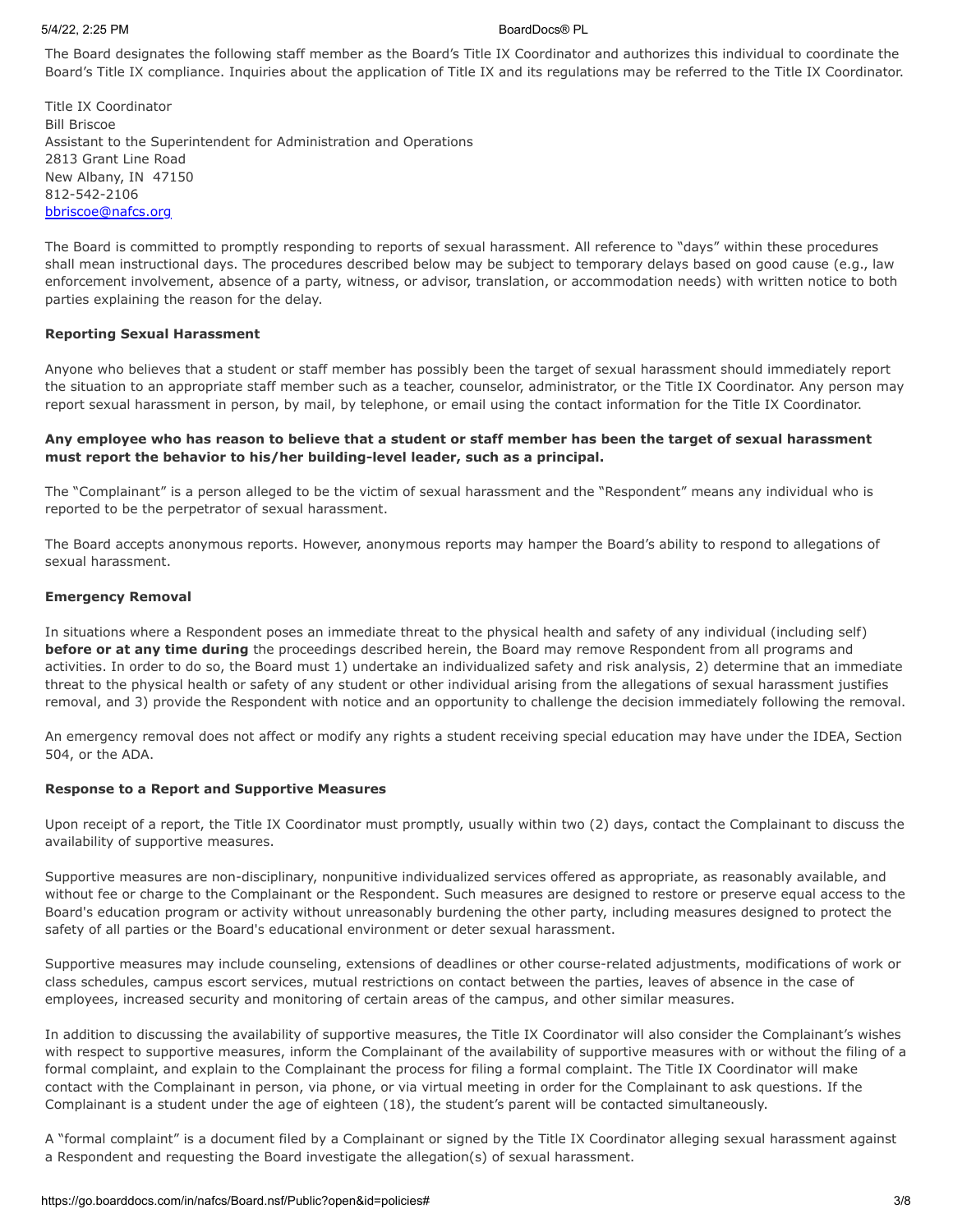Even in instances where a Complainant chooses not to file a formal complaint, supportive measures may continue at the discretion of the Title IX Coordinator.

The Title IX Coordinator may decide to sign a formal complaint to investigate the allegation(s) of sexual harassment against the wishes of the Complainant where moving forward without an investigation would be unreasonable. Such circumstances may include, but are not limited to, reports that indicate multiple Respondents, the involvement of a Board employee, and/or continued sexual harassment of the Complainant and others.

While there is no deadline by which a Complainant must file a formal complaint, the Board encourages Complainants to submit a formal complaint within ten (10) days of meeting with the Title IX Coordinator. In instances where enough time has passed that the Board cannot gather evidence, the Board may not be able to investigate.

The Board will offer supportive measures to a Complainant who is the subject of an anonymous report. However, should a Complainant desire to initiate the grievance process, the Complainant cannot remain anonymous or prevent the Complainant's identity from being disclosed to the Respondent.

# **Dismissal and Consolidation**

In certain instances, the Board may dismiss or consolidate formal complaints. Such instances of dismissal include, but are not limited to, when the alleged conduct, even if true, would not constitute sexual harassment, when the Respondent is a non-student or non-employee of the Board, or when a Complainant notifies the Title IX Coordinator they would like to withdraw the formal complaint. A dismissal does not preclude the Board from taking action under another provision of the Student Code of Conduct. If a formal complaint is dismissed, the Board will promptly inform the parties of the reason for dismissal and the right to appeal.

Further, the Board may consolidate formal complaints where the allegations of sexual harassment arise out of the same facts or circumstances.

## **Grievance Procedures**

The Board will treat Complainants and Respondents equitably throughout this process. As such, the Board will only impose disciplinary sanctions following the completion of the informal process or investigation and determination process. All Title IX Coordinators, investigators, decision-makers, and any person who facilitates an informal resolution will receive training regarding topics related to this procedure, including: the definition of sexual harassment, the scope of the Board's education program and activity, and how to conduct these grievance procedures.

All Title IX Coordinators, investigators, decision-makers, and any person who facilitates an informal resolution will objectively evaluate all relevant evidence – both inculpatory and exculpatory. Further, no credibility determinations will be based on a person's status as a Complainant, Respondent, or witness.

Consistent with the law, the Board will presume the Respondent is not responsible for the alleged conduct until a determination regarding responsibility is made at the conclusion of the grievance process. **The Board will utilize the preponderance of the evidence standard when determining responsibility**. The Board will not require, allow, rely upon, or otherwise use questions or evidence that constitute, or seek disclosure of, information protected under a legally recognized privilege, unless the person holding such privilege has waived the privilege. Further, questions or evidence about the Complainant's sexual predisposition or prior sexual behavior are not relevant, unless such questions or evidence are offered to prove that someone other than the Respondent committed the conduct alleged by the Complainant or to prove consent.

### **Notice**

Upon receipt of a formal complaint, the Title IX Coordinator will provide written notice to the parties (to the extent known) containing the following information:

- A. notice of the Board's grievance process, including the informal resolution process;
- B. notice of the allegations of sexual harassment, including sufficient details known at the time and with sufficient time to prepare a response before any initial interview;

Sufficient details include: the identities of the parties involved in the incident, if known, the conduct allegedly constituting sexual harassment, and the date and location of the alleged incident, if known.

- C. a statement that the Respondent is presumed not responsible for the alleged conduct and that a determination regarding responsibility is made at the conclusion of the grievance process;
- D. the parties may have an advisor of their choice, who may be, but is not required to be, an attorney;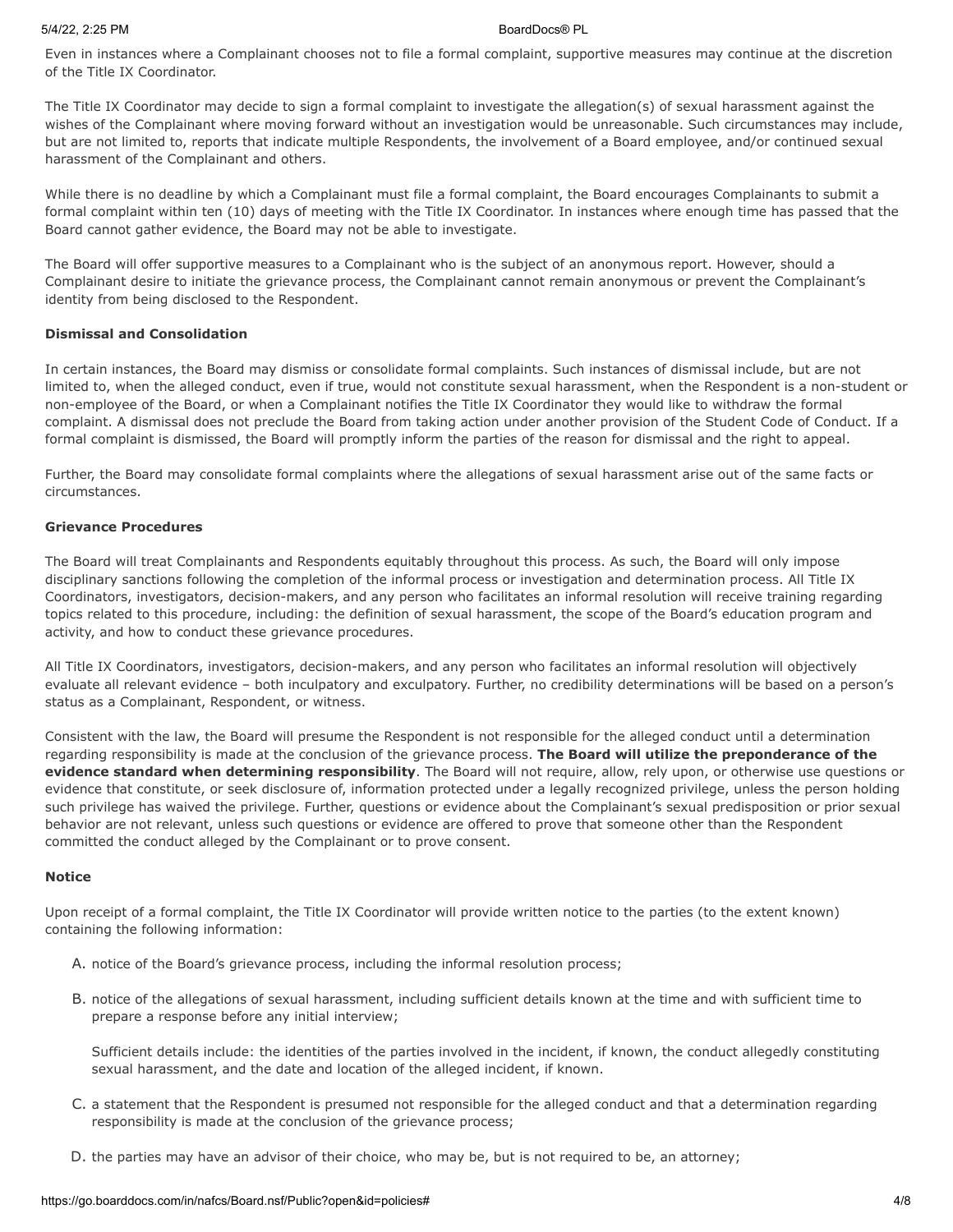E. the Board's code of conduct for students prohibits knowingly making false statements or knowingly submitting false information during the grievance process.

If, in the course of an investigation, additional allegations are uncovered and therefore investigated, the Board will provide a supplemental notice of the additional allegations to the parties whose identities are known.

### **Informal Process**

Upon receipt of a formal complaint and after providing sufficient notice to the parties, the Board may facilitate an informal resolution process, such as mediation, that does not involve a full investigation and adjudication of the allegations. The Board may not require the parties to participate in the informal process, but instead must obtain the parties' voluntary, written consent to participate.

The informal process is not available to resolve allegations that an employee sexually harassed a student. Further, at any time during the informal process, any of the parties may end the informal process and initiate the investigation and determination process.

## **Investigation and Determination**

Unless the Board dismisses a formal complaint or the parties resolve a formal complaint through the informal process, the Board will investigate the allegations of sexual harassment and make a determination regarding responsibility.

The burden of proof and collection of evidence rests with the Board. To that end, the Title IX Coordinator in conjunction with a designated building-level leader will conduct an investigation. The means of investigating a formal complaint include, but are not limited to Complainant, Respondent, and witness interviews and review of documentation. The parties shall have an equal opportunity to present witnesses, including fact and expert witnesses, and other inculpatory and exculpatory evidence. The Board will not restrict the ability of either party to discuss the allegations under investigation or to gather and present relevant evidence. Evidence or information related to the allegations under investigation may not be discussed by the parties, except with their chosen advisors. The parties may not substantially disrupt the educational environment. Absent extenuating circumstances, the collection of evidence for an investigation should conclude within thirty (30) days.

The parties may be accompanied to any meeting or proceeding related to the investigation by an advisor of their choice, who may be, but is not required to be an attorney. Apart from a union representative accompanying an employee who is a party, employees are discouraged from serving as advisors to students.

Advisors may not present on behalf of the party they accompany and should request or wait for a break in the meeting if they wish to interact with the Title IX Coordinator or building level leader. Advisors may confer quietly with Parties as necessary, as long as they do not disrupt the process. For longer or more involved discussions, the party and their advisors should ask for a break or step out of the meeting. An advisor who disrupts the process will receive one (1) warning, after which if continued disruption occurs, the advisor will be removed from the meeting/proceeding. In such an event, the parties will be given the opportunity to reschedule and be accompanied by another advisor.

When the Title IX Coordinator and building-level leader have completed their collection of evidence, they will provide both parties with an equal opportunity to inspect and review the evidence obtained that is directly related to the allegations raised in the formal complaint so that each party can meaningfully respond to the evidence prior to the conclusion of the investigation.

The parties and any advisors must execute the provided non-disclosure agreement before they may receive the evidence for review. Following execution of the non-disclosure agreement, the Title IX Coordinator and/or building level leader will send to each party and the party's advisor, if applicable, the evidence subject to inspection and review in an electronic format or hard copy, and parties will have ten (10) days to submit a written response, which the Title IX Coordinator will consider prior to completion of the investigative report.

Following the period for the parties' review and inspection of the evidence, the Title IX Coordinator and building-level leader will create an investigative report that fairly summarizes relevant evidence. At least ten (10) days prior to the time of determination, the Title IX Coordinator and building-level leader will send to each party and the party's advisor, if applicable, the investigative report in an electronic or a hard copy, for their review and written response.

The Superintendent will act as the decision-maker. After the investigative report has been sent to the parties and before a determination regarding responsibility, each party will be afforded the opportunity to submit written, relevant questions that a party wants asked of any party or witness, provide each party with the answers, and allow for additional, limited follow-up questions from each party.

The Superintendent may exclude questions as not relevant, including questions that seek disclosure of information protected under a legally recognized privilege, unless the person holding such privilege has waived the privilege. Further, questions about the Complainant's sexual predisposition or prior sexual behavior are not relevant, unless such questions are offered to prove that someone other than the Respondent committed the conduct alleged by the Complainant or to prove consent. Any decision to exclude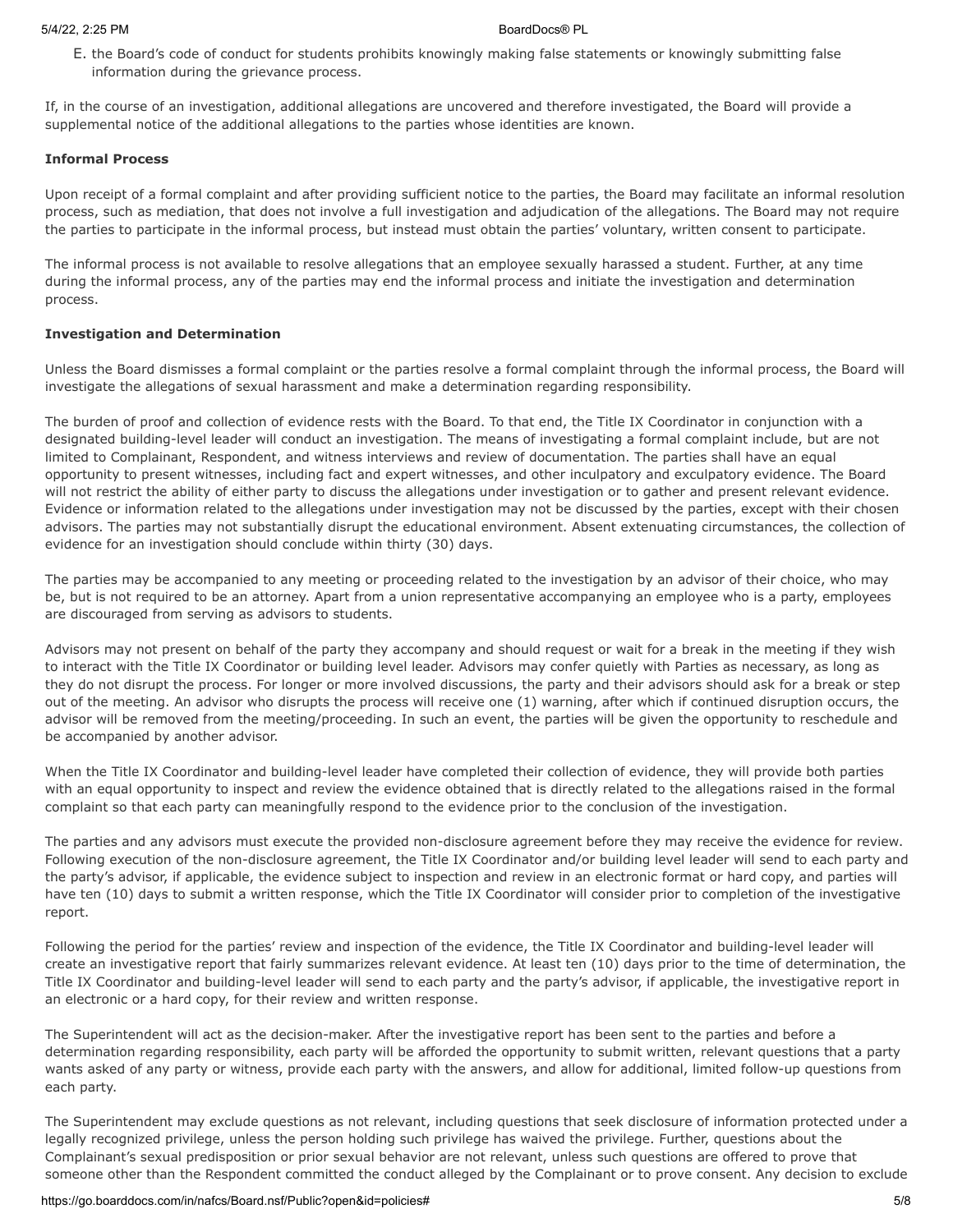a question as not relevant will be explained to the party proposing the question. The process of written questions and follow up questions should take thirty (30) days or less.

Within a reasonable time period following the written questions, the Superintendent, acting as the decision-maker, will issue a written determination regarding responsibility applying the preponderance of the evidence standard. The written determination must include:

- A. identification of the allegations potentially constituting sexual harassment;
- B. a description of the procedural steps taken;
- C. findings of fact supporting the determination;
- D. conclusions regarding the application of the recipient's code of conduct to the facts;
- E. a statement of, and rationale for, the result as to each allegation;
- F. the recipient's procedures and permissible bases for the Complainant and Respondent to appeal.

The Superintendent will provide the written determination to the parties simultaneously. The Title IX Coordinator is responsible for the effective implementation of any remedies.

### **Remedies**

Where, following the formal or informal process, the Board determines a Respondent responsible for sexual harassment, the Board shall provide remedies designed to restore or preserve equal access to the recipient's education program or activity. Such remedies may include supportive measures and/or discipline up to and including expulsion.

### **Appeals**

Following the Superintendent's determination regarding responsibility, either party may appeal to the school Board. Three (3) school Board members, decided by the school Board on a case by case basis, will be designated to hear the appeal. An appeal should be submitted in writing within ten (10) days of the party's receipt of the Superintendent's determination. Note: appeals will only be considered if based on one (1) of the following:

- A. there was a procedural irregularity that affected the outcome of the matter;
- B. new evidence that was not reasonably available at the time the determination regarding responsibility or dismissal was made, that could affect the outcome of the matter; or
- C. the Title IX Coordinator, investigator(s), or decision-maker(s) had a conflict of interest or bias for or against Complainants or Respondents generally or the individual Complainant or Respondent that affected the outcome of the matter.

Both parties shall have five (5) days after the submission of an appeal to submit a written statement in support of, or challenging the Superintendent's determination. The three (3) board members hearing the appeal will issue a written decision describing the result of the appeal and the rationale for the result within forty-five (45) days. The governing body representative's decision will be provided simultaneously to the parties.

### **Retaliation**

The Board prohibits retaliation against persons who report, testify, assist, or participate or refuse to participate in any manner in an investigation, proceeding, or hearing. Retaliation includes intimidation, threats, coercion, or discrimination, including charges against an individual for code of conduct violations that do not involve sex discrimination or sexual harassment but arise out of the same facts or circumstances as a report or complaint of sex discrimination, or a report or formal complaint of sexual harassment, for the purpose of interfering with any right or privilege secured by Title IX.

## **Record-keeping**

The Board will maintain records from the investigation, determination, appeal, and informal resolution for seven (7) years.

## **Reports Otherwise Required by Law**

These procedures do not affect or alleviate mandatory reporting required by State or Federal law, for example, reporting of suspected child abuse or neglect to law enforcement or the Department of Child Services.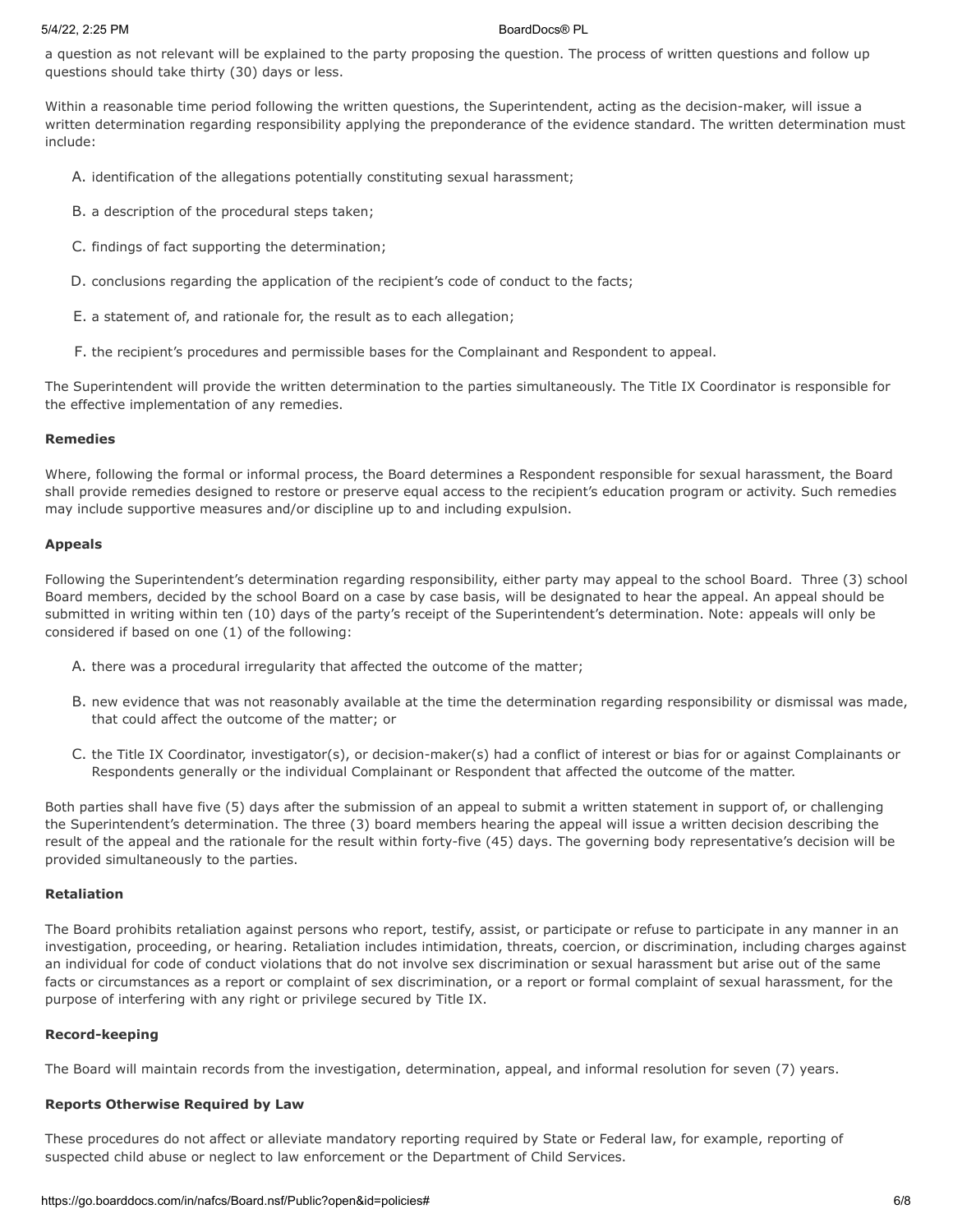# **HARASSMENT PROCEDURE FOR ALL OTHER (NON-SEXUAL) REPORTS AND COMPLAINTS**

Members of the School Corporation community and third parties are encouraged to promptly report incidents of harassing conduct to an administrator, supervisor, or other School Corporation official so that the Board may address the conduct before it becomes severe, pervasive, or persistent.

Members of the School Corporation community or third parties who believe they have been unlawfully harassed by another member of the School Corporation community or a third party are entitled to utilize the Board's informal and/or formal investigation and complaint processes. Initiating a complaint, whether formally or informally, will not adversely affect the complaining individual's participation in educational or extra-curricular programs. Individuals should make every effort to file an informal or a formal complaint as soon as possible after the conduct occurs while the facts are known and potential witnesses are available.

The names and titles of the Anti-Harassment Complaint Coordinators with whom complaints of unlawful harassment should be filed are set forth in the administrative guidelines which supplement this policy. The names and titles of these individuals will be published annually:

- A. in the parent and staff handbooks;
- B. in the School Corporation Annual Report to the public;
- C. on the School Corporation's web site.

The Superintendent shall establish Administrative Guidelines describing both a formal and an informal process for making a charge of harassment, a process for investigating claims of harassment, and a process for rendering a decision regarding whether the claim of harassment was substantiated. This Policy and the Administrative Guidelines will be readily available to all members of the School Corporation community and posted in appropriate places throughout the School Corporation.

Any Board employee who directly observes unlawful harassment of a student is obligated, in accordance with this policy, to report such observations to the principal or one of the Complaint Coordinators. Thereafter, the principal or the Complaint Coordinator must contact the student if over age eighteen (18) or the student's parents if under the age eighteen (18), to advise s/he/them of the Board's intent to investigate the alleged misconduct, including the obligation of the Complaint Coordinator or designee to conduct an investigation following all the procedures outlined for a formal complaint.

### **Confidentiality**

The School Board will make reasonable efforts to maintain the confidentiality of the parties involved in a harassment investigation. Confidentiality, however, cannot be guaranteed.

## **Informal Process for Addressing Complaints of Harassment**

The administrative guidelines will include an informal complaint process to provide members of the School Corporation community or third parties who believe they are being unlawfully harassed with a range of options designed to bring about a resolution of their concerns. Members of the School Corporation community or third parties who believe that they have been unlawfully harassed are encouraged to initiate their complaint through this informal complaint process but are not required to do so. Those members of the School Corporation community or third parties who believe that they have been unlawfully harassed may proceed immediately to the formal complaint process and individuals who seek resolution through the informal procedure may request that the informal process be terminated at any time to move to the formal complaint process.

### **Formal Process for Addressing Complaints of Harassment**

The administrative guidelines will also include a formal complaint process. While the formal complaint process may serve as the first step to a resolution of a charge of unlawful harassment, it is also available in those circumstances when the informal complaint process fails to satisfactorily resolve a concern. Because of the need for flexibility, no specific timelines are established for initiating the formal complaint process; however, once the formal complaint process is begun, the investigation will be completed in a timely manner (ordinarily, within thirty-one (31) calendar days of the complaint being received).

Although not required, members of the School Corporation community or third parties who feel they have been unlawfully harassed should file a formal written complaint with the principal of their school building or with one (1) of the Complaint Coordinators identified in the Administrative Guidelines. Oral complaints of harassment will be reduced to writing by the individual receiving the complaint and the Complainant will be asked to verify the accuracy of the reported charge by signing the document. Complaints received by a school building principal will be immediately reported to the appropriate Complaint Coordinator identified in the Administrative Guidelines.

After a complaint is filed, the Complaint Coordinator or designee shall conduct a prompt and timely investigation. The investigation may include interviews of the complainant, the individual accused of engaging in harassing behavior, and any other witness who may